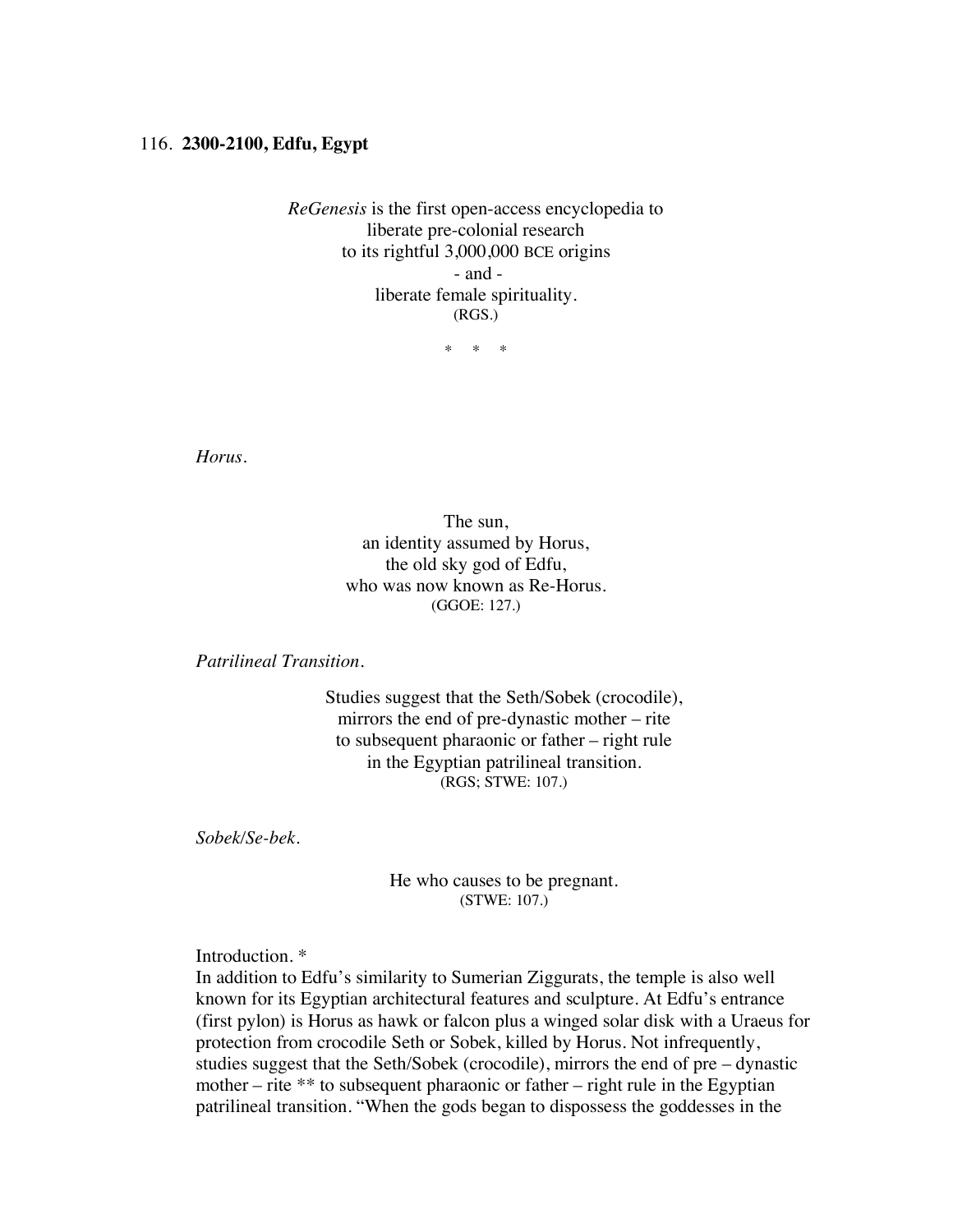official religion, the king took a new title compounded of Horus and Setekh **(**STWE: 107)." (Other names for Edfu include Edfoo, Edbu, Dbu and ancient Behdet.)

\* Additional dates for ancient Edfu are c. 2686-2613 BCE relative to the baetyl currently in Edfu's sanctuary.

\*\* Coined by Mara Keller in, *The Greater Mysteries of Demeter and Persephone*. Work in progress. (GMDP.)

## "Wedjat-eye of eternity." (MMT.)

The royal Uraeus (*Wedjat*) *\** or cobra is the Egyptian hieroglyphic symbol for the dark goddess Isis, derived from ancient serpent goddess Ua Zit/Uzait/Per– Uatchet. The cobra eye (third eye) is analogous to her wisdom and mystical insight. Isis as both serpent (cobra) and bird goddesses is comprehensively discussed in the 3000-2780 BCE entry, Egyptian Bronze Age/First Dynasty (RGS) along with the Uraeus, which frequently frames Egyptian temple entrances. Not only does this motif suggests the union of Upper and Lower Egypt but it also protects and ensures the king's legitimacy. As noted above, another hieroglyphic example of a Uraeus is Isis' son, Horus \*\* as hawk/falcon at the Edfu Temple. In pre-dynastic hieroglyphics, vulture bird deity Nekhbet (plus Nechbet or Nekhebit) was also an oracle protector of pharaohs. \*\*\* Both Isis and Nekhbet typify African matrilineal traditions as it was through female deities or royal females that kings or pharaos inherited thrones and other positions of power, clearly indicating matrilineal succession. (CB: 70; WDSSO; MG: 246-7; FG: 133-34; STWE: 114- 115.)

\* (Wedjat or Wadjet is also known as Edjo, Udjo, or Buto.)

\*\* (Herodotus equates Horus with Apollo.) (STWE: 96.)

\*\*\* The protectress of Irish entries is the womb of the Sheela-na-gig as is also noted on Maori (eastern Polynesia) entrances in New Zealand.

Murray adds to the above discussion with further understandings of Isis' cobra as a royal and sacred emblem of pharaohs plus pre – dynastic Nekhbet.

Among the earliest deities connected with the pharaoh were the Goddesses of the south and the north, the vulture and the cobra. Nekhbet, the vulture, was the goddess of the south, and was essentially the protector of the king. It was this role of protector that perhaps caused the vulture to be chosen as her emblem (or incarnation), for the vulture having a larger spread of wing than any other Egyptian bird gives a greater sense of protection when seen covering her nestlings. … The cult of the cobra was [also] very ancient in Egypt, so much so that in hieroglyphs the correct determinative for the word 'goddess,' or for the name of a goddess, is the picture of the cobra. …The cobra with spread hood ready to strike was worn by all Pharaohs on the forehead as the emblem of royalty (STWE: 114- 115).

According to Witt, it was the throne mother Isis who gave Horus his power.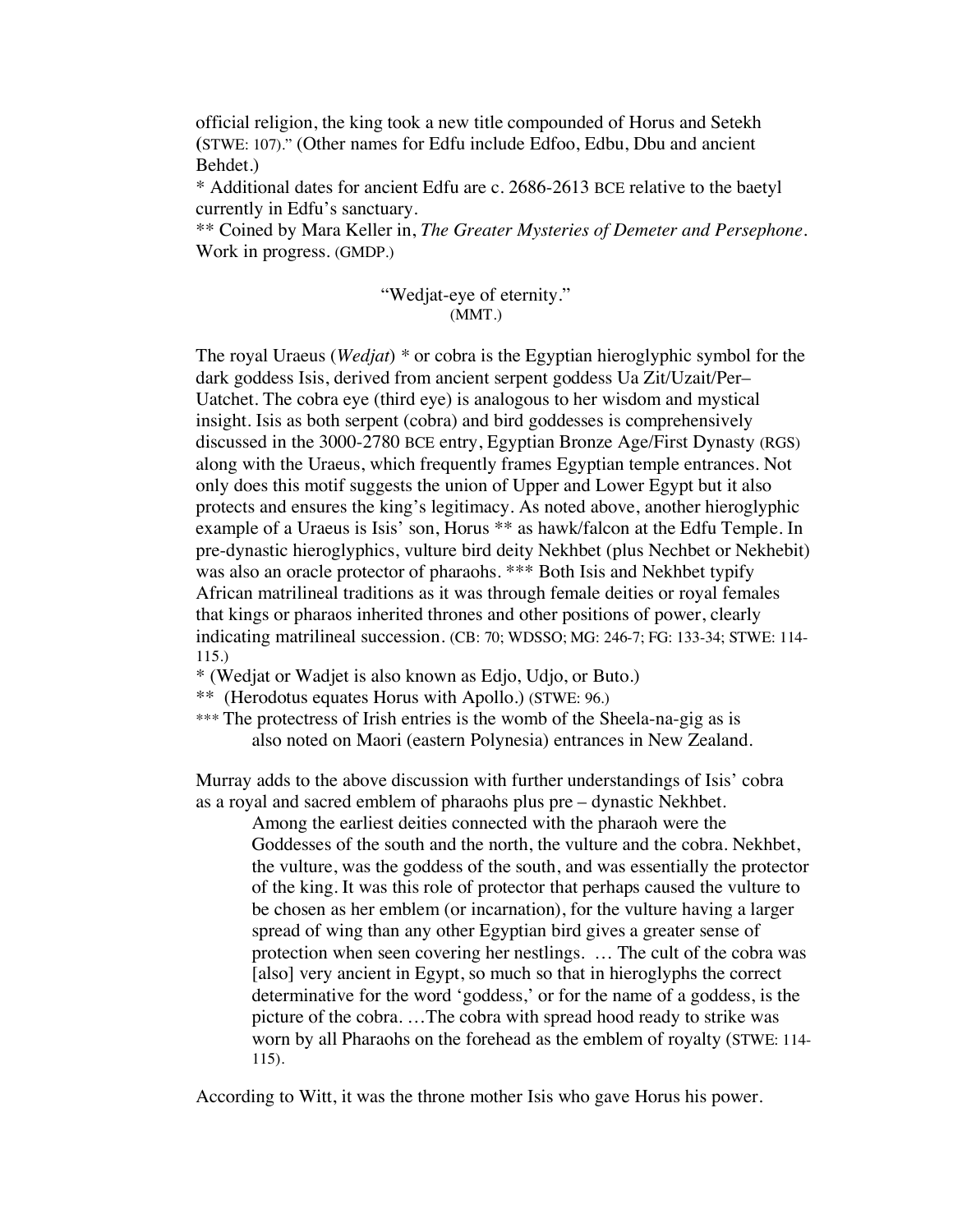Throughout the 4000 years of Egyptian history every pharaoh was [an] incarnation … and therefore was the son of Isis, the Goddess mother who had suckled and reared him. At death the king of Egypt sped away like the spent Nile. Henceforth as Osiris he held sway over 'those Yonder' in the shadowy kingdom of the dead (IG: 15).

In the land of the living the throne of the pharaoh was ever-lasting like The Nile itself. She who bore the pharaoh, who gave him his power with her milk and who was the Mother Throne, was personified by Aset – Isis as she was named by the Greeks (IG: 15).

Further transitions from mother – rite to father – right savior Gods:  $* 92,000$ , Qafzeh or Kafzeh Cave and Ochre Symbolism; 4400-2500, Kurgan Invasions; 4400-2500, Olympus Hera; 4000-3000, Egypt, Africa, and Cathedra Goddesses; 3000-2780, Egyptian Bronze Age; 2686-2181, Old Kingdom Egypt (2600 Fifth Dynasty); 2370-2316, Akkadian Enheduanna and Inanna's Hymns; 2300, Sumerian Transitions; 1580, Zeus; 1450-1260, Hattusa and Yazilikaya, Anatolia; 1100-800, Iron Age; 1100-800, Mediterranean Dark Ages; 1000, Double Goddess Transition; 800-500, Archaic Greek Age; 700-550, Apollo at Delphi and Didymaion; 668-626, Sumerian Mythology; 323-30, Kom Ombo Temple: and 305-30, Esna Temple. (RGS.) (Also see CE entries: 325, Council of Nicaea and Goddesses and Gods; 431, Council of Ephesus and Virgin Mary, Anatolia; 570, Mohammed's Birth; and 1207-1273, Rumi and Mother.) (RG.) \* Soteriology: study of God's salvation and ontological concepts of female evil.

The following speaks to the theory that *mankind* is not a one size fits all. Over the centuries, there has been a historic shift to a culture and society in which half of the population (*females)* are traditionally regarded as: politically; philosophically; psychologically; professionally; theologically; spiritually; academically; scientifically; sexually; biologically and etc. inferior or less than the other half. (MHE: 150.)

The repercussions of this shift in the symbolic plane can be seen NOT only in the division of male gods from female gods, but also in the separation of sky from earth, of mind from body, of spirituality from sexuality. Incorporated into the mainstream of Greek thought and later crystallized in the philosophical writings of Plato, these ideas then pass via Neoplatonism into Christian theology and contribute to the symbolic worldview, which is still dominant in western [global] society today. From this early Greek Geometric period onwards, European culture ceases to offer the imaginative vocabulary for any human being, female or male, to experience themselves as whole and undivided **(**MHE: 150).

This hierarchical dis-order is discussed at length throughout *Re-Genesis* including BCE entries: 4400-2500, Olympus Hera; 3100-2600, Proto Bronze Age Crete, Writing, and Heroes; 3000-1450, Gournia; 2500, Inanna, Holder of the Me; 2400, Sumerian Women in the Akkadian Period; 2400, Lilith and Eve; 2300, Sumerian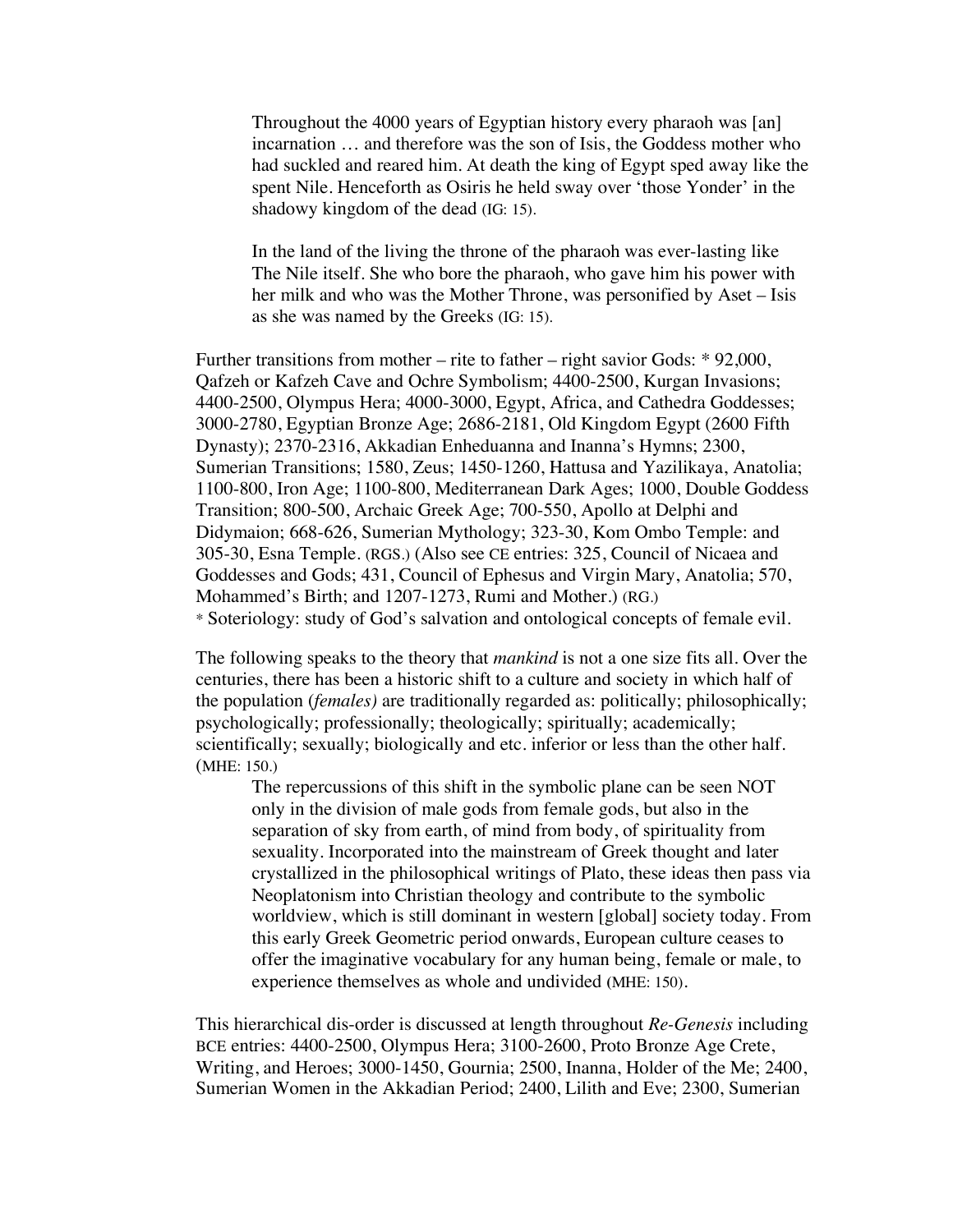Transitions; 1750, Hammurabian Dynasty, Babylon, Ishtar, and Inanna; 1580, Zeus; 1100-800, Iron Age; 1000, Gods; 800-500, Archaic Greek Age; 587-500, Demise of Sumerian and Babylonian Goddesses; 500-400 Classical Greek Era and Leading Male Authors; 384-322, Aristotle's Theory of Rational Male Dominance; and First Century BCE-Sixth Century CE, Summary of Female Catholic Priests and Synagogue Leaders. (RGS.)

Further Isis research: 4000, Nile Bird Goddess, Egypt; 4000-3000, Egypt, Africa, and Cathedra Goddesses; 3000, First Dynasty, Egypt; 3000-2780, 1425, Tuthmosis III, Egyptian King; 400, Cathedra Goddess Isis; and 370, Isis and Philae, Egypt. (RGS.) (Also see CE entries: 45, Plutarch and Isis; 376, Isis and Ostia, Rome; 391, Roman Pagan Rites Attacked; and 1600, Catholic Inquisition and Isiac Theology.) (RG.)

Further bird goddess research: 8000/7000-5000, Early Neolithic; 6500-5600, Sesklo, Greece; 5500-3500, Cucuteni (Tripolye) Culture; 5500-4000, Dimini Culture Replaces Sesklo Culture; 5400-4100, Vinca Culture and Bird and Snake Culture; 5400-3700, Tisza Culture; 5000, Lengyel Culture Replaced Linearbandkeramik, Old Eastern Europe; 4000, Nile Bird Goddess, Egypt; 4000- 3000, Egypt, Africa, and Cathedra Goddesses; 3000-2000, Anatolia; 3000, First Dynasty, Egypt; 2400, Lilith and Eve; and 370, Isis and Philae, Egypt. (RGS.)

Further Egyptian Uraeus research: 3000-2780, Bronze Age Egypt/First Dynasty; 3000-2000, Anatolia, Kubaba, and the Hittites; 370, Isis and Philae, Egypt; and 323-30, Temple Kom Ombo, Egypt. (RGS.)

Further research on the sacred eye of dark mother Isis as source of wisdom and mystical insights, see the Brak Eye Temple in Syria, dedicated to the worship of Mesopotamian Ishtar [earlier Inanna]: 3000, Middle Indo-European Bronze Age. (TEG: 25, 139; DM: 62, 209.) (RGS.)

Further research about the theory and possible impact of hieroglyphics on the alphabet:

Goldwasser, Orly. "How the Alphabet Was Born from Hieroglyphs. *Biblical Archaeology Review* 36.2 (Mar.-Apr. 2010): 36-50. (HA.)

Further Egyptian research:

- Bleeker, C. J. "Isis and Hathor: Two Ancient Egyptian Goddesses." *Book of The Goddess, Past and Present: An Introduction to Her Religion.* Ed. Saul M. Olyan. New York, NY: Crossroads Press, 1988. 29-48. (IAH.)
- Budge, E. A. Wallace. *The Gods of the Egyptians.* New York, NY: Dover, 1969. (TGTE.)
- \_\_\_\_\_\_. "Introduction." *The Book of the Dead: The Hieroglyphic Transcript and Translation into English of the Papyrus of Ani*. 1895. Avenel, NJ: Gramercy Books, 1994. (BD.)
- Edwards, Amelia Ann Blanford. "The Origin of Portrait Sculptures, and the History of the Ka." *Egypt and Its Monuments: Pharaohs, Fellahs and*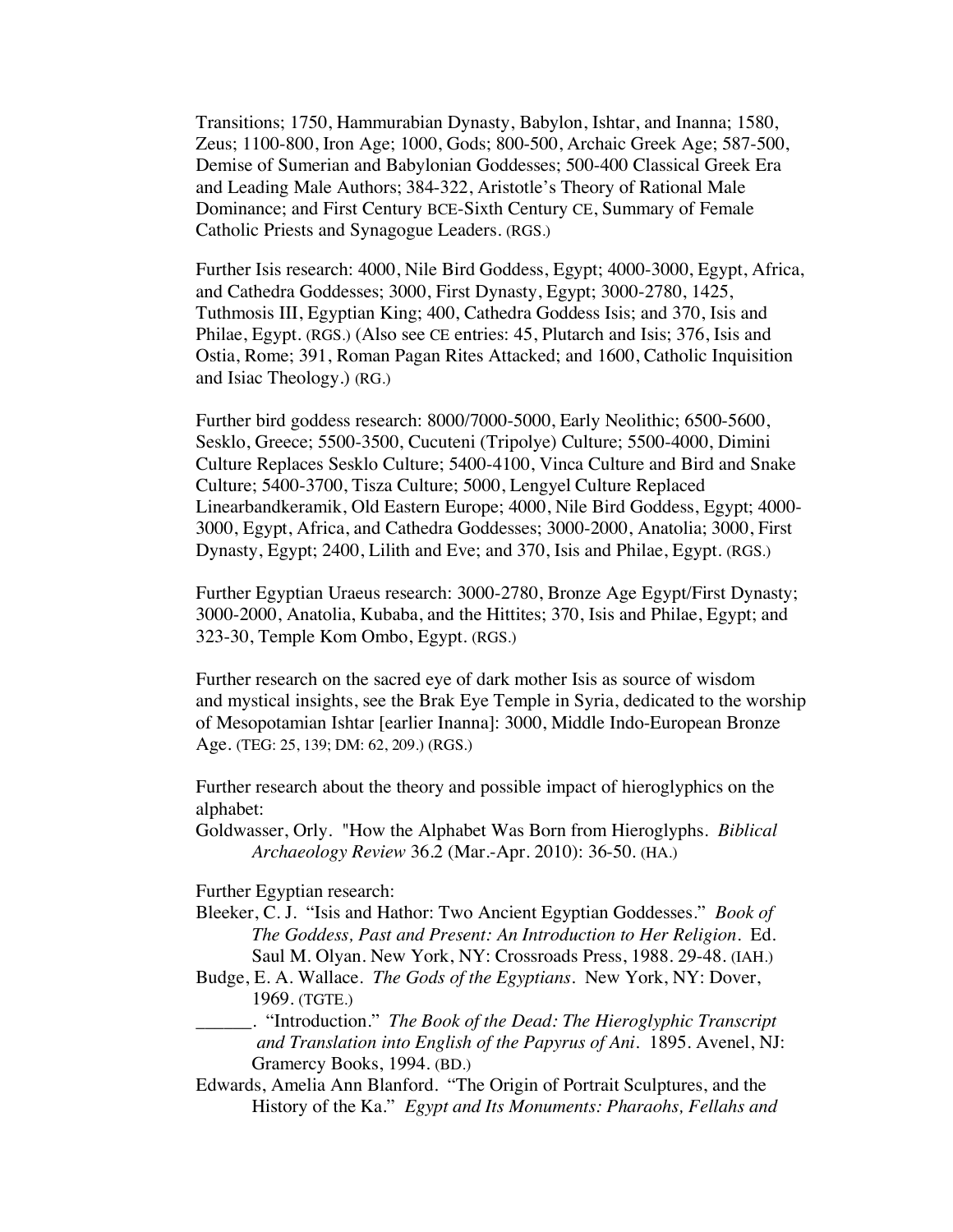*Explorers*. New York, NY: Harper & Bros., 1891. 113-156. (OPS.)

- Erman, Adolf. *Life in Ancient Egypt.* 1894. Tran. H. M. Tirard. London, England: Constable Publications, 1971. (LIAE.)
- Hornung, Erik. *Conceptions of God in Ancient Egypt: The One and the Many*. Ithaca, NY: Cornell University Press, 1982. (CGA.)
- Lubell, Winifred Milius. "Temples of the Great Goddess." *Heresies: A Feminist Publication on Art and Politics.* (Revised Edition). 2.1, Issue 5 (1982): 32-39. (TGG.)
- Lesko, Barbara S. *The Remarkable Women of Ancient Egypt*. Providence, RI: BC Scribe, 1987. (RW.)
- \_\_\_\_\_. Ed. *Women's Earliest Records: From Ancient Egypt and Western Asia*. Atlanta, GA: Scholars Press, 1989. (WER.)
- \_\_\_\_\_. *The Great Goddesses of Egypt*. Norman, OK: University of Oklahoma Press, 1999. (GGOE.)
- Showerman, Grant. *The Great Mother of the Gods*. 1902. Chicago, IL: Argonaut, 1969. (GMG.)
- Witt, Reginald Eldred. *Isis in the Graeco-Roman World*. *(Isis in the Ancient World.)* Ithaca, NY: Cornell University Press, 1971. (IG.)

IMAGE: TEMPLE PLAN: EDFU, EGYPT.

PHOTO: © GSA. DESCRIPTION: TEMPLE PLAN, EDFU, EGYPT. IN ADDITION TO EDFU'S SIMILARITY TO SUMERIAN ZIGGURATS, THE TEMPLE IS ALSO WELL KNOWN FOR ITS EGYPTIAN ARCHITECTURAL FEATURES AND SCULPTURE. (SOURCE: ENTRY ABOVE.) SLIDE LOCATION EGYPT, SHEET 18, ROW 1, SLEEVE 1, SLIDE #30, BCE. CO\_EGY\_S18\_R1\_SL1\_S30.jpg SHOT ON LOCATION: EDFU TEMPLE, EGYPT. NOTE 1: FIELDWORK PROJECT 1989.

IMAGE: AERIAL VIEW OF 1st PYLON: EDFU, EGYPT. PHOTO: © GSA. DESCRIPTION: AERIAL VIEW OF EDFU 1<sup>st</sup> PYLON INC. HORUS, DOORWAY CROWNED WITH WINGED SUN AND URAEUS X 2 (GODDESS COBRA) AT ENTRANCE, EDFU, EGYPT. SLIDE LOCATION RE-GENESIS PHASE 2, SHEET 1, ROW 4, SLEEVE 4, SLIDE #51A, 2300-2100 BCE. SHOT ON LOCATION: EDFU TEMPLE, EGYPT. IT\_RPT\_S1\_R4\_SL4\_S51A.jpg NOTE 1: FIELDWORK PROJECT 1989.

IMAGE: EDFU'S URAEUS: EGYPT. PHOTO: © GSA. DESCRIPTION CLOSE UP OF EDFU URAEUS AT TEMPLE ENTRANCE, FIRST PYLON. SLIDE LOCATION EGYPT, SHEET 18, ROW 1, SLEEVE 4, SLIDE #49E, 2300-2100 BCE. CO\_EGY\_S18\_R1\_SL4\_S49E.jpg SHOT ON LOCATION: EDFU, EGYPT. NOTE 1: FIELDWORK PROJECT 1989.

IMAGE: BAETYL: EDFU, EGYPT. PHOTO: © GSA. DESCRIPTION: BAETYL (BLACK STONE CUBE) FROM ORIGINAL (C. 2686-2613) BAETYL IS CURRENTLY IN THE EDFU TEMPLE SANCTUARY ALONG WITH AN EGYPTIAN FALSE DOOR.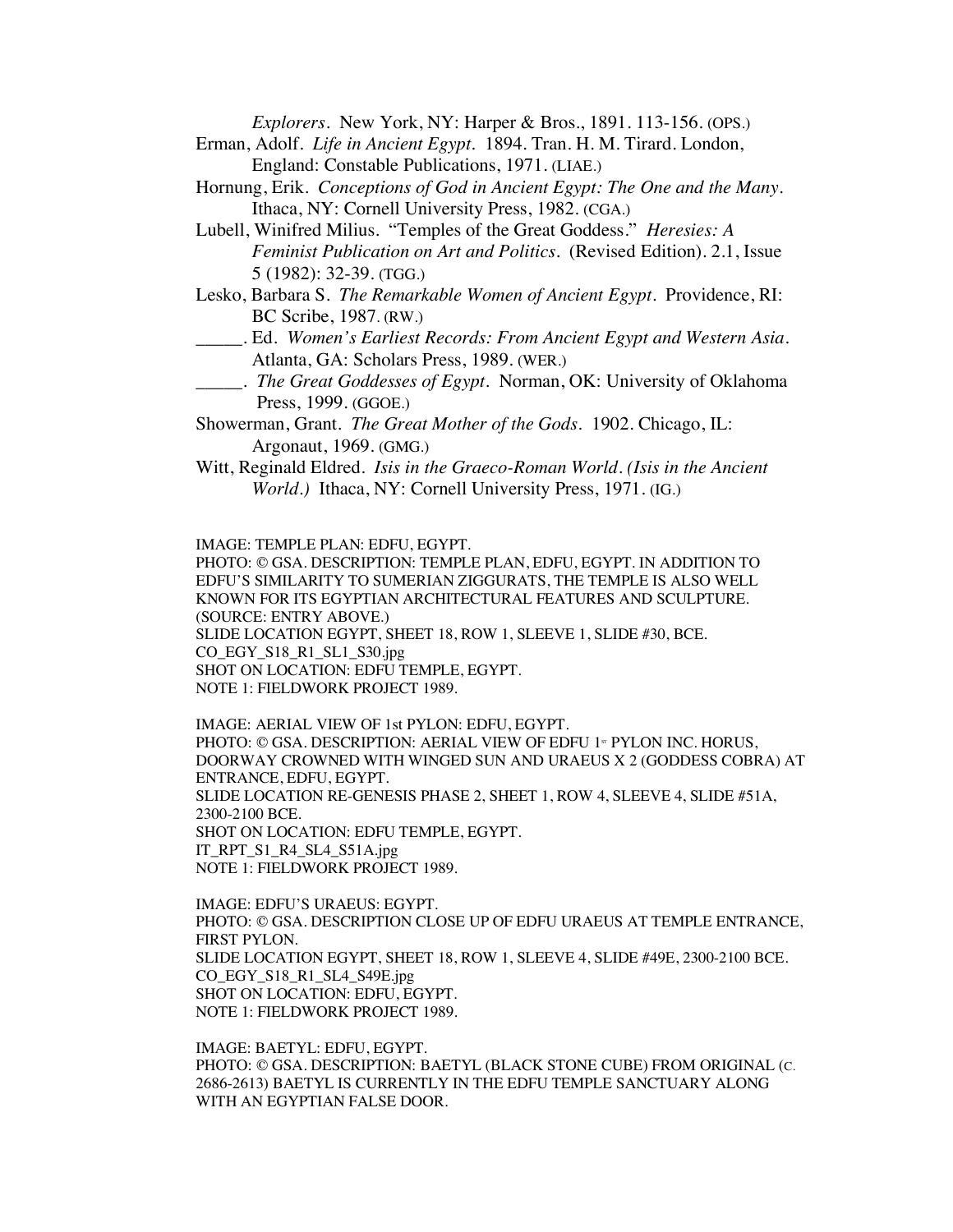SLIDE LOCATION EGYPT, SHEET 18, ROW 4, SLEEVE 1, SLIDE #51J, 2686-2613 BCE. CO\_EGY\_S18\_R4\_SL1\_S51J.jpg

SHOT ON LOCATION: EDFU, EGYPT.

NOTE 1: THE CUBE OR STONE IN THE FORM OF A SQUATTING FIGURE. (RGS.) NOTE 2: "THE STONE BLOCK EMBRACED THE DECEASED LIKE A WOMB, FOR THE POSTURE ALLUDED TO THE FETAL POSITION. WESTENDORF DESCRIBED THE CUBE STATUE AS A SYMBOLIC FORM OF THE MOTHER GODDESS, ISIS (GSAE: 44)." NOTE 3:

SACRED BAETYLS (HEADLESS STONES) ALSO CUBE DEITIES ARE NUMEROUS IN ANTIQUITY SUCH AS THE BAETYL AT ABU SIMBEL AND EDFU. OTHER SELECTED EXAMPLES OF SACRED STONES INCLUDE: MASSEBAH (OBELISKS AND PILLAR CULTS) AT ABU SIMBEL; SACRED TREE – OF – LIFE SUCH AS TUTANKHAMEN'S DJED (MG: 241-243); AND THE OMPHALOS OR EARTH NAVEL STONE AT DELPHI (RGS).

NOTE 4: ALSO SEE GSA BAETYL IN KOM OMBO'S SANCTUARY BELOW. NOTE 5: FIELDWORK PROJECT 1989.

PHOTO NOTE: ILLUSTRATION ENHANCEMENT, CHRISI KARVONIDES' TEAM.

IMAGE: BAETYL OF SOBEK AND HATHOR: EGYPT.

PHOTO: © GSA. DESCRIPTION: BLACK CUBE BAETYL INCLUDES TWO CROCODILES (SOBEK), HOLY OF HOLIES OF HATHOR WITH COW EARS PLUS PYTHON. SLIDE LOCATION EGYPT, SHEET 17, ROW 2, SLEEVE 4, SLIDE #48L, 1403-1365 BCE. CO\_EGY\_S17\_R2\_SL4\_S48L.jpg

SHOT ON LOCATION: LUXOR MUSEUM: LUXOR, EGYPT. NOTE 1:

HATHOR OR HAT-HOR WAS BELIEVED TO GIVE LIFE AS WELL AS TAKE IT BACK AFTER DEATH. AS HAT – HOR, HOUSE OR WOMB OF HORUS, SHE ALSO BESTOWED LEGITIMACY AND KINGSHIP ON HORUS, AS DID ISIS. AT THE NEW MOON, HATHOR WOULD SET SAIL UP THE NILE TO EDFU FOR

THIS RITUAL. THIS WAS VIEWED AS A MATRILINEAL RE – ALLIANCE OF UPPER AND LOWER EGYPT, SYMBOLIZED BY THE DOUBLE CROWN (RGS). (RGS: 2613-2494, HATHOR'S DENDERA (DENDERAH) TEMPLE, EGYPT).

NOTE 2:

STUDIES SUGGEST THAT THE CROCODILE, (AS SOBEK) MIRRORS THE END OF PRE-DYNASTIC *MOTHER – RITE* \* TO SUBSEQUENT PHARAONIC OR FATHER – RIGHT RULE IN THE EGYPTIAN PATRILINEAL TRANSITION (RGS) WHEN THE GODS BEGAN TO DISPOSSESS THE GODDESSES IN THE OFFICIAL RELIGION, THE KING TOOK A NEW TITLE COMPOUNDED OF HORUS AND SETEKH. **(**STWE: 107; RGS).

NOTE 3: \* COINED BY MARA KELLER IN, *THE GREATER MYSTERIES OF DEMETER AND PERSEPHONE*. WORK IN PROGRESS. (GMDP.) NOTE 4: FIELDWORK PROJECT 1989.

IMAGE: SANCTUARY BAETYL: KOM OMBO, EGYPT. BAETYLS IN KOM OMBO'S SANCTUARY BEHIND THE THIRD VESTIBULE. THIS TEMPLE WAS ALSO A SANATORIUM THAT INCLUDED SIX OPERATION ROOMS PLUS A MAMMISI (BIRTHING FACILITY). SLIDE LOCATION EGYPT, SHEET 16, ROW 2, SLEEVE 5, SLIDE #42G, BCE.

CO\_EGY\_S16\_R2\_SL5\_S42G.jpg

SHOT ON LOCATION: SANCTUARY BAETYL: KOM OMBO, EGYPT.

NOTE 1:

IN MANFRED LURKER'S DISCUSSION ABOUT BAETYLS, HE SAYS THAT ISIS' BAETYL IS HER WOMB WHERE SHE HOLDS THE DECEASED IN THE FETAL POSITION OR POSTURE OF THE CUBE, 'SYMBOLIC FORM OF THE MOTHER GODDESS' (GSAE: 44; RGS).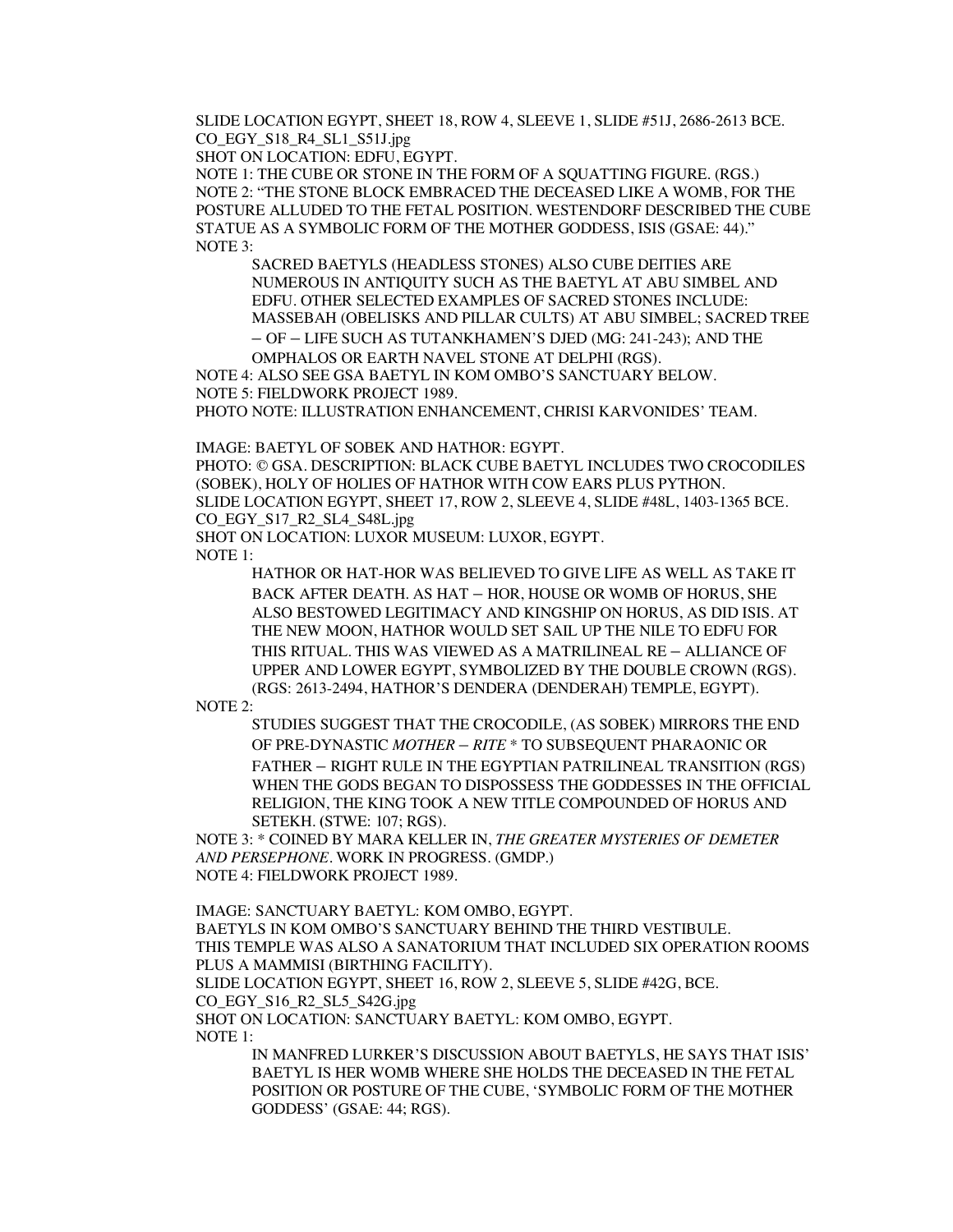NOTE 2: FIELDWORK PROJECT 1989.

IMAGE: APHRODITE'S BLACK BAETYL (STONE): KOUKLIA, CYPRUS. PHOTO: © GSA. DESCRIPTION: APHRODITE'S BLACK CONICAL (ANTHROPOMORPHIC) STONE FROM PAPHIAN SANCTUARY IN KOUKLIA. SLIDE LOCATION CYPRUS, SHEET 1, ROW 2, SLEEVE 4, SLIDE #3, 1500 BCE. CU CYP\_S1\_R2\_SL4\_S3. SHOT ON LOCATION: KOUKLIA MUSEUM: CYPRUS, GREECE.

NOTE 1: KOUKLIA MUSEUM REFERS TO THIS BLACK BAETYL (STONE) AS ANTHROPOMORPHIC. (1998.)

NOTE 2:

FURTHER RESEARCH IN PROCESS ON RECENT METEORITE STUDIES OF ANCIENT BLACK CONICAL STONES (BAETYLS) INCLUDING: APHRODITE'S PALAEO – PAPHOS SANCTUARY; SYRIAN ELAGABAL IN EMISA OR EMESA; MECCA'S BLACK KA'AB, KA'ABA, KUBA, KUBE, OR KAABEH (CUBE) GODDESS (CAA: 22); PESSINUS; PERGE; SIDON; SYNNADA; TRIPOLIS; CYRRHUS; MALLAS; SARDIS; PIERIAN SELEUCIA; MACEDONIA; TYRE; ATTUDA; SAMOTHRACE, AND POLA (RGS).

NOTE 3:

IN MANFRED LURKER'S DISCUSSION ABOUT BAETYLS, HE SAYS THAT ISIS' BAETYL IS HER WOMB WHERE SHE HOLDS THE DECEASED IN THE FETAL POSITION OR POSTURE OF THE CUBE, 'SYMBOLIC FORM OF THE MOTHER GODDESS' (GSAE: 44; RGS).

NOTE 4: FIELDWORK PROJECT 1988.

IMAGE: NEKHBET AT WHITE CHAPEL: KARNAK, EGYPT.

PHOTO: © GSA. DESCRIPTION: WHITE CHAPEL WITH VULTURE GODDESS, NEKHBET ON CORNICE ABOVE ENTRANCE.

SLIDE LOCATION EGYPT, SHEET 25, ROW 2, SLEEVE 4, SLIDE #106, BCE.

CO\_EGY\_S25\_R2\_SL4\_S106.jpg

SHOT ON LOCATION: OPEN AIR MUSEUM: KARNAK, EGYPT.

NOTE 1:

THE VULTURE GODDESS WHO CAME TO BE REGARDED AS THE PROTECTIVE DEITY OF UPPER EGYPT WAS CALLED NEKHBET: THE OFFICIAL PROTECTRESS OF THE NORTH WAS THE SERPENT GODDESS BUTO WHO IS OFTEN RE-PRESENTED AS A WINGED COBRA (BATB: 25).

NOTE 2:

FOR FURTHER VULTURE REFERENCE, SEE VULTURE BIRD DEITY NEKHBET (NECHBET, NEKHEBIT) IN:

1) RGS: 7250-6150, ÇATAL HÜYÜK, (ANATOLIA) CENTRAL TURKEY;

2) RGS: 2300-2100, EDFU, EGYPT; AND

3) RGS: 1500, KARNAK, EGYPT.

NOTE 3: FIELDWORK PROJECT 1986.

IMAGE: VULTURE GODDESS NEKHBET AT WHITE CHAPEL: KARNAK, EGYPT. PHOTO: © GSA. DESCRIPTION: CLOSE-UP OF VULTURE GODDESS NEKHBET ON THE CORNICE ABOVE THE FRONT ENTRY TO THE WHITE CHAPEL, KARNAK, EGYPT. SLIDE LOCATION EGYPT, SHEET 25, ROW 4, SLEEVE 3, SLIDE #109D, BCE. CO\_EGY\_S25\_R4\_SL3\_S109D.jpg

SHOT ON LOCATION: OPEN AIR MUSEUM: KARNAK, EGYPT. NOTE 1:

> THE VULTURE GODDESS WHO CAME TO BE REGARDED AS THE PROTECTIVE DEITY OF UPPER EGYPT WAS CALLED NEKHBET: THE OFFICIAL PROTECTRESS OF THE NORTH WAS THE SERPENT GODDESS BUTO WHO IS OFTEN RE-PRESENTED AS A WINGED COBRA (BATB: 25).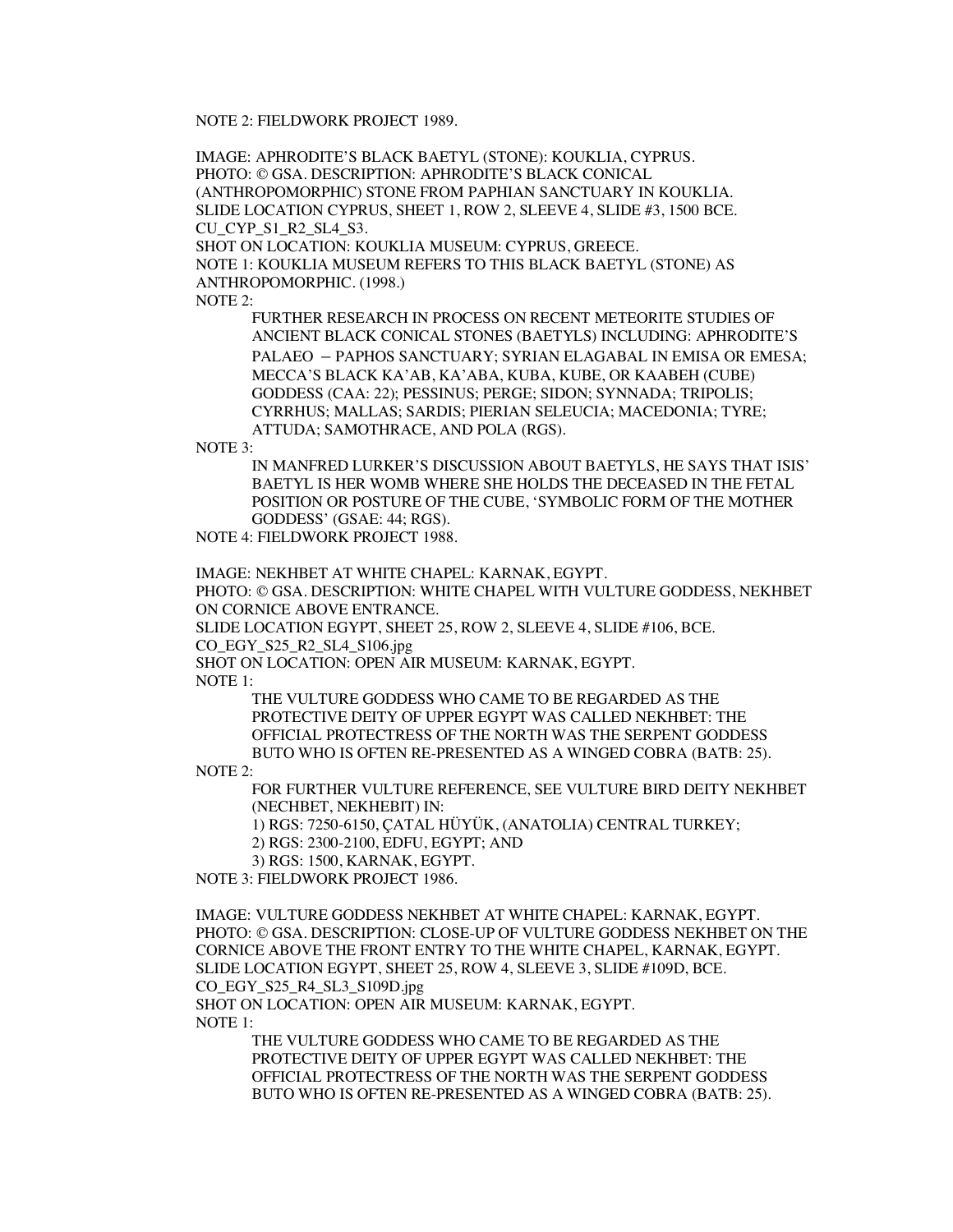NOTE 2:

FOR FURTHER VULTURE REFERENCE, SEE VULTURE BIRD DEITY NEKHBET (NECHBET, NEKHEBIT) IN:

A) RGS: 7250-6150, ÇATAL HÜYÜK, (ANATOLIA) CENTRAL TURKEY;

B) RGS: 2300-2100, EDFU, EGYPT; AND

C) RGS: 1500, KARNAK, EGYPT.

NOTE 3: FIELDWORK PROJECT 1986.

IMAGE: DOUBLE GODDESS NEKHBET ON A MEMORIAL MASK: EGYPT. PHOTO: © GSA. DESCRIPTION: ON BROW OF TUTANKHAMEN'S GOLD MEMORIAL MASK IS DOUBLE GODDESS VULTURE NEKHBET (NECHBET OR NEKHEBIT) AND SERPENT BUTO \* FROM VALLEY OF THE KINGS, EGYPT. SLIDE LOCATION RE-GENESIS PHASE 2, SHEET 3, ROW 2, SLEEVE 4, SLIDE #244, 1350 BCE.

IT\_RPT\_S3\_R2\_SL4\_S244.jpg

SHOT ON LOCATION: MUSEUM OF EGYPTIAN ANTIQUITIES: CAIRO, EGYPT. NOTE 1: DOUBLE GODDESS VULTURE AND COBRA (DG: 83-84; RGS). NOTE 2:

AMONG THE EARLIEST DEITIES CONNECTED WITH THE PHARAOHS WERE THE GODDESSES OF THE SOUTH AND THE NORTH, THE VULTURE AND THE COBRA. NEKHBET, THE VULTURE, WAS THE GODDESS OF THE SOUTH, AND ESSENTIALLY THE PROTECTOR OF THE KING. IT WAS THIS ROLE OF PROTECTOR THAT PERHAPS CAUSED THE VULTURE TO BE CHOSEN AS HER EMBLEM (OR INCARNATION), FOR THE VULTURE HAVING A LARGER SPREAD OF WING THAN ANY OTHER EGYPTIAN BIRD GIVES A GREATER SENSE OF PROTECTION WHEN SEEN COVERING HER NESTLINGS. … THE CULT [CULTURE] OF THE COBRA [WADJET] WAS [ALSO] VERY ANCIENT IN EGYPT, SO MUCH SO THAT IN HIEROGLYPHS THE CORRECT DETERMINATIVE FOR THE WORD 'GODDESS,' OR FOR THE NAME OF A GODDESS, IS THE PICTURE OF THE COBRA. …THE COBRA WITH SPREAD HOOD READY TO STRIKE WAS WORN BY ALL PHARAOHS ON THE FOREHEAD AS THE EMBLEM OF ROYALTY (STWE: 114-115; RGS) (SOURCE: ENTRY ABOVE).

NOTE 3: \* BUTO IS ALSO KNOWN AS WEDJAT, WADJET, EDJO AND UDJO. NOTE 4: FIELDWORK PROJECT 1985-1989.

IMAGE: NUT HIPPOPOTAMUS: EDFU, EGYPT. PHOTO: © GSA. DESCRIPTION: NUT HIPPOPOTAMUS, EDFU, EGYPT. SLIDE LOCATION EGYPT, SHEET 19, ROW 1, SLEEVE 1, SLIDE #51O, BCE. CO\_EGY\_S19\_R1\_SL1\_S51O.jpg SHOT ON LOCATION: EDFU TEMPLE, EGYPT. NOTE 1: ON THE FAR OUTSIDE LEFT WALL, NUT AS HIPPOPOTAMUS IS SEEN AS REPEATEDLY BEING HARPOONED BY PRIESTS OF HORUS (RGS). NOTE 2: FOR FURTHER INFORMATION ON THE HIPPOPOTAMUS RE. THE PRE-DYNASTIC *MOTHER – RITE* \* TRANSITION TO PHARAONIC OR FATHER – RIGHT SEE MURRAY, *THE SPLENDOUR THAT WAS EGYPT* (STWE: 99, 117; RGS). NOTE 3: \* COINED BY MARA KELLER IN, *THE GREATER MYSTERIES OF DEMETER AND PERSEPHONE*. WORK IN PROGRESS. (GMDP.) NOTE 4: FIELDWORK PROJECT 1989.

IMAGE: LOWER EGYPTIAN COBRA AS WEDJAT OR URAEUS: EGYPT. PHOTO: © GSA. DESCRIPTION: LOWER EGYPTIAN COBRA WAS THE ROYAL WEDJAT OR URAEUS. SLIDE LOCATION EGYPT, SHEET 41A, ROW 3, SLEEVE 2, SLIDE #22, BCE. (SLIDE #19 FOR DETAILS.)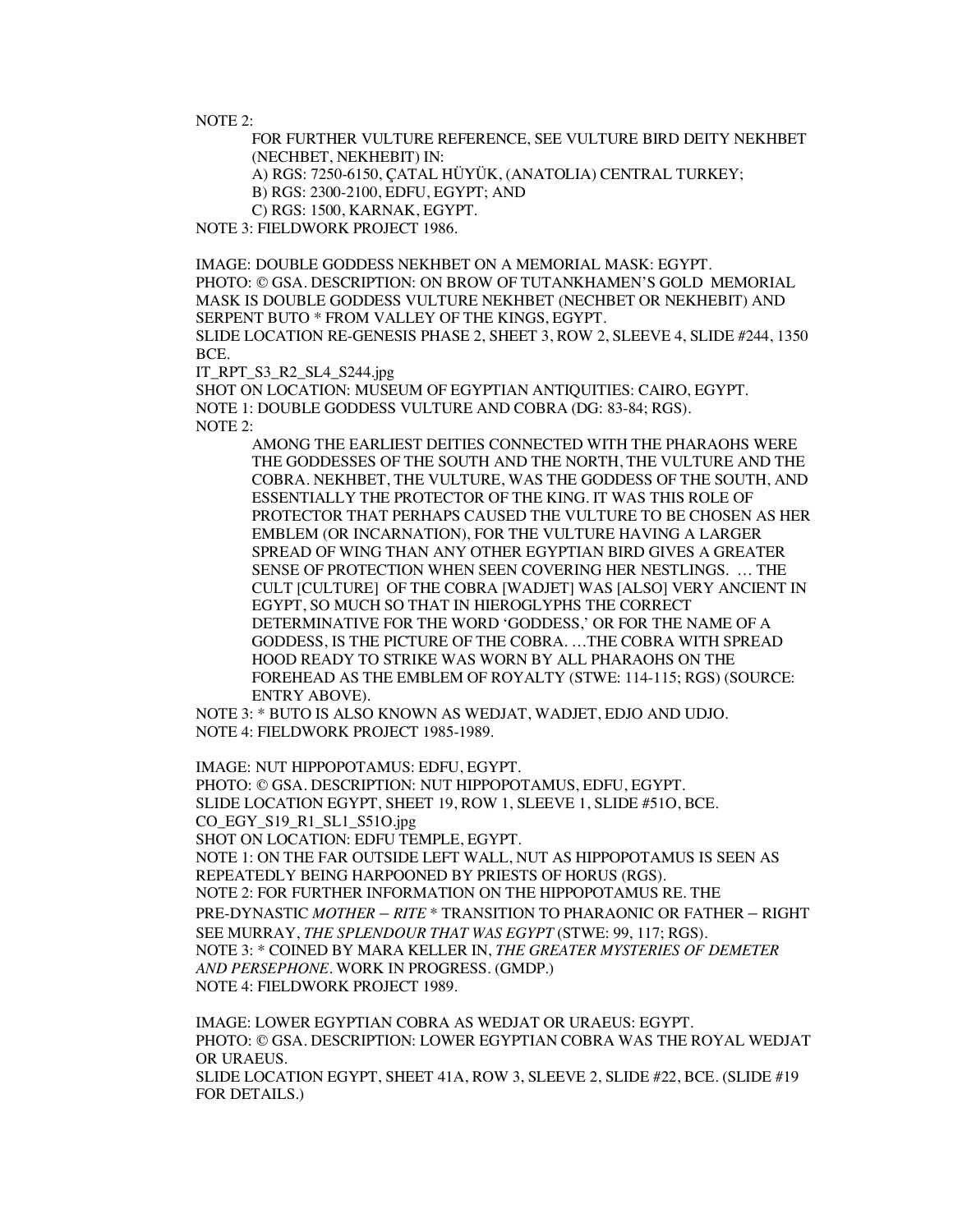CO\_EGY\_S41A\_R3\_SL2\_S22.jpg

SHOT ON LOCATION: BRITISH MUSEUM: LONDON, ENGLAND. NOTE 1: ALSO SEE, (STWE: 114-115.) NOTE 2:

> THE COBRA WITH SPREAD HOOD READY TO STRIKE WAS WORN BY ALL PHARAOHS ON THE FOREHEAD AS THE EMBLEM OF ROYALTY (STWE: 114- 115). (SOURCE: ENTRY ABOVE.) FOR AN EXCELLENT EXAMPLE, SEE TUTANKHAMEN GOLD, MEMORIAL MASK IN BCE ENTRY 1349, TUTANKHAMEN (RGS).

NOTE 3: WEDJAT OR WADJET IS ALSO KNOWN AS EDJO, UDJO, OR BUTO. NOTE 4: FIELDWORK PROJECT 1998-2002.

MAGE: WINGED – TYPE – URAEUS PROTECTS KUBABA: (ANATOLIA) TURKEY. PHOTO © GSA DESCRIPTION: WINGED – TYPE – URAEUS PROTECTS GODDESS KUBABA: ALTERNATIVE APPELLATIONS INC. LADY KUBABA, KUBA, KABAB, KAABA, ISHTAR, HEPAT. ACCOUTERMENTS ARE POMEGRANATE OR MIRROR PLUS A HIGH POLOS HEADDRESS: COMPOSITION IS BASALT, DARK VOLCANIC ROCK). SOURCE IS HITTITE CARCHEMISH (KARKAMIS), (ANATOLIA) TURKEY, NEAR THE ASSYRIAN (SYRIAN) BORDERS.

SLIDE LOCATION TURKEY, SHEET 53A, ROW 2, SLEEVE 2, SLIDE #29, NEO-HITTITE BCE.

CO\_TUR\_S53A\_R2\_SL2\_S29.jpg

SHOT ON LOCATION: BRITISH MUSEUM: LONDON, ENGLAND. NOTE 1:

> ADDITIONALLY, THE ROYAL URAEUS (WEDJAT) OR COBRA IS ONE OF THE EGYPTIAN HIEROGLYPHIC SYMBOLS FOR THE GODDESS, ISIS. AS SUCH, THE COBRA (URAEUS) WAS UNDERSTOOD AS A THIRD EYE, ANALOGOUS TO HER WISDOM, PROTECTION AND MYSTICAL INSIGHT. THEREFORE IT IS NOT UNUSUAL TO FIND EGYPTIAN DEITIES AS WELL AS TEMPLE ENTRANCES AND DOORWAYS FRAMED BY THE URAEUS (RGS).

NOTE 2: FIELDWORK PROJECT 1998-2002.

PHOTO NOTE: ILLUSTRATION ENHANCEMENT, CHRISI KARVONIDES' TEAM.

IMAGE: WINGED PROTECTOR BIRD GODDESS ISIS: EGYPT.

PHOTO: © GSA. DESCRIPTION: WINGED URAEUS ISIS, EGYPT.

SLIDE LOCATION EGYPT, SHEET 44, ROW 3, SLEEVE 1, SLIDE #25, BCE.

CO\_EGY\_S44\_R3\_SL1\_S25jpg

SHOT ON LOCATION: LUXOR, EGYPT,

NOTE 1: AS A BIRD GODDESS, ISIS PERSONIFIES RENEWAL POWERS AS SHE GIVES THE 'BREATH OF LIFE' IN THE WIND WHEN SHE BEATS HER WINGS (RGS). NOTE 2:

HER EPIPHANY, THE MANIFESTATIONS OF HER GLORY, ARE WITNESSED ALL OVER THE WORLD IN THE MIGHTY ACTS AND THE CURES SHE PERFORMS… FAR AWAY FROM THE EVERYDAY ILLS AND SORROWS OF MEN AND WOMEN. SHE UNITES WITH THEM… WHEN THEIR LIVES ARE DESPAIRED OF BY THEIR OWN DOCTORS (IG: 188-189; RGS). (SOURCE: ENTRY ABOVE.)

NOTE 3: GSA IMAGE OF THE BIRD GODDESS ISIS IS A PROTOTYPE OF ORIGINAL FROM AN ETHIOPIAN PYRAMID, MUSEUM OF FINE ARTS, BOSTON, MA. NOTE 4: FIELDWORK PROJECT 1989.

IMAGE: HORUS: EDFU, TEMPLE. PHOTO: © GSA. DESCRIPTION: HORUS AS HAWK/FALCON. SLIDE LOCATION EGYPT, SHEET 18, ROW 2, SLEEVE 1, SLIDE #51B, BCE. CO\_EGY\_S18\_R2\_SL1\_S51B.jpg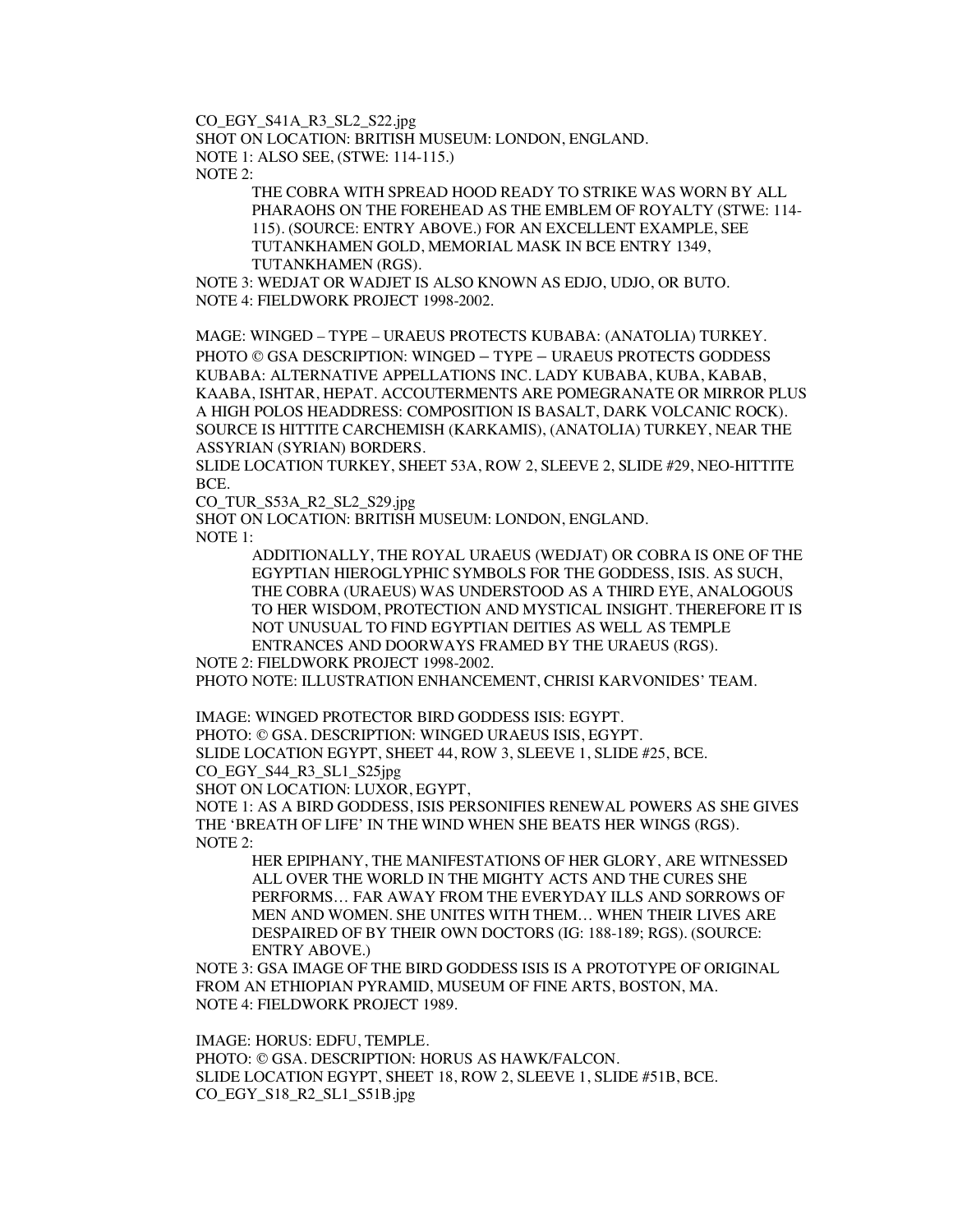SHOT ON LOCATION: EDFU TEMPLE: EGYPT. NOTE 1: "WHEN THE GODS BEGAN TO DISPOSSESS THE GODDESSES IN THE OFFICIAL RELIGION, THE KING TOOK A NEW TITLE COMPOUNDED OF HORUS AND SETEKH **(**STWE: 107)." NOTE 2: FIELDWORK PROJECT 1989.

IMAGE: APHRODITE'S BLACK TRIANGULAR STONE (EGYPTIAN KA/ANKH) COIN FROM THE PAPHIAN SANCTUARY: KOUKLIA, CYPRUS.

PHOTO: © GSA. DESCRIPTION: COIN OF APHRODITE'S BLACK TRIANGULAR (VULVA–SHAPE) BAETYL **(**STONE), PAPHIAN SANCTUARY IN KOUKLIA, CYPRUS.  $(TRIANGLE/ANKH = FEMALE SIGN OF LIFE.)$ 

SLIDE LOCATION CYPRUS, SHEET 3, ROW 2, SLEEVE 2, SLIDE #2, 198-217 AD. CU CYP S3 R2 SL2 S2.

SHOT ON LOCATION: BRITISH MUSEUM: LONDON, ENGLAND. NOTE 1: COMPARISON ALSO NOTED AT KING TUT EXHIBIT, DE YOUNG MUSEUM (SF CA) ON 6-27-09.

NOTE 2: AN ICONOGRAPHIC INTERPRETATION OF THE ANKH INCLUDES HIEROS GAMOS. (APL: 2-23-1999.)

NOTE 3: "THE HIEROS GAMOS FROM WHENCE A ROYAL SOVEREIGN GETS HIS [OR HER] POWER AND THIS IS THE GODDESS HERSELF (APL: 2-23-1999)."

NOTE 4: "THE KA IS ALSO THE GENERIC SYMBOL FOR THE FEMALE, THE PLANET *VENUS,* AND THE EGYPTIAN ANKH (RGS)." (SOURCE IS ENTRY ABOVE.) NOTE 5: FIELD WORK PROJECT 2002.

IMAGE: ANKH, OPEN AIR MUSEUM: KARNAK, EGYPT. PHOTO: © GSA. DESCRIPTION HIEROGLYPHIC IMAGE OF GODDESS WITH BREATHING LIFE INTO KING SUGGESTING MATRILINEAL DESCENT, THEREFORE IMPARTING BOTH LEGITIMACY AND DIVINITY TO KINGS. SLIDE LOCATION EGYPT, SHEET 25, ROW 1, SLEEVE 2, SLIDE #94D, BCE. CO\_EGY\_S25\_R1\_SL2\_S94D.jpg SHOT ON LOCATION: OPEN AIR MUSEUM: KARNAK, EGYPT. NOTE 1: INCLUDED IN AN ICONOGRAPHIC INTERPRETATION OF A GODDESS WITH AN ANKH IS HIEROS GAMOS. (APL: 2-23-1999.)

NOTE 2: "THE HIEROS GAMOS FROM WHENCE A ROYAL SOVEREIGN GETS HIS [OR HER] POWER AND THIS IS THE GODDESS HERSELF (APL: 2-23-1999)." NOTE 3: FIELDWORK PROJECT 1989.

IMAGE: PRE-DYNASTIC BIRD/SERPENT GODDESS ISIS: EGYPT. PHOTO: © GSA. DESCRIPTION: ISIS AS BIRD/SERPENT GODDESS. HER HEAD COMES TO A POINT (SERPENT) AND ARMS ARE TRANSFORMED INTO WINGS. (BWA: 102, FIG. 3.)

SLIDE LOCATION EGYPT, SHEET 44, ROW 3, SLEEVE 4, SLIDE #34, 3000, PRE-DYNASTIC EGYPT BCE.

CO\_EGY\_S44\_R3\_SL4\_S34jpg

SHOT ON LOCATION: MUSEUM OF EGYPTIAN ANTIQUITIES: CAIRO, EGYPT.

NOTE 1: MOTHER – CENTERED AFRICAN CULTURES (DM: 16).

NOTE 2: DISCOVERED BY HENRI DE MORGAN IN NAGADA II, EGYPT. REPLICA. NOTE 3: FIELDWORK PROJECT 1985-1989.

IMAGE: SEATED BIRD GODDESS, WINGED ISIS: EGYPT. PHOTO: © GSA. DESCRIPTION: SARCOPHAGUS OF WINGED ISIS WITH THREE SONS OF HORUS. SLIDE LOCATION EGYPT, SHEET 40A, ROW 1, SLEEVE 4, SLIDE #354, BCE. CO\_EGY\_S40A\_R1\_SL4\_S354.jpg

SHOT ON LOCATION: MUSEUM OF EGYPTIAN ANTIQUITIES: CAIRO, EGYPT.